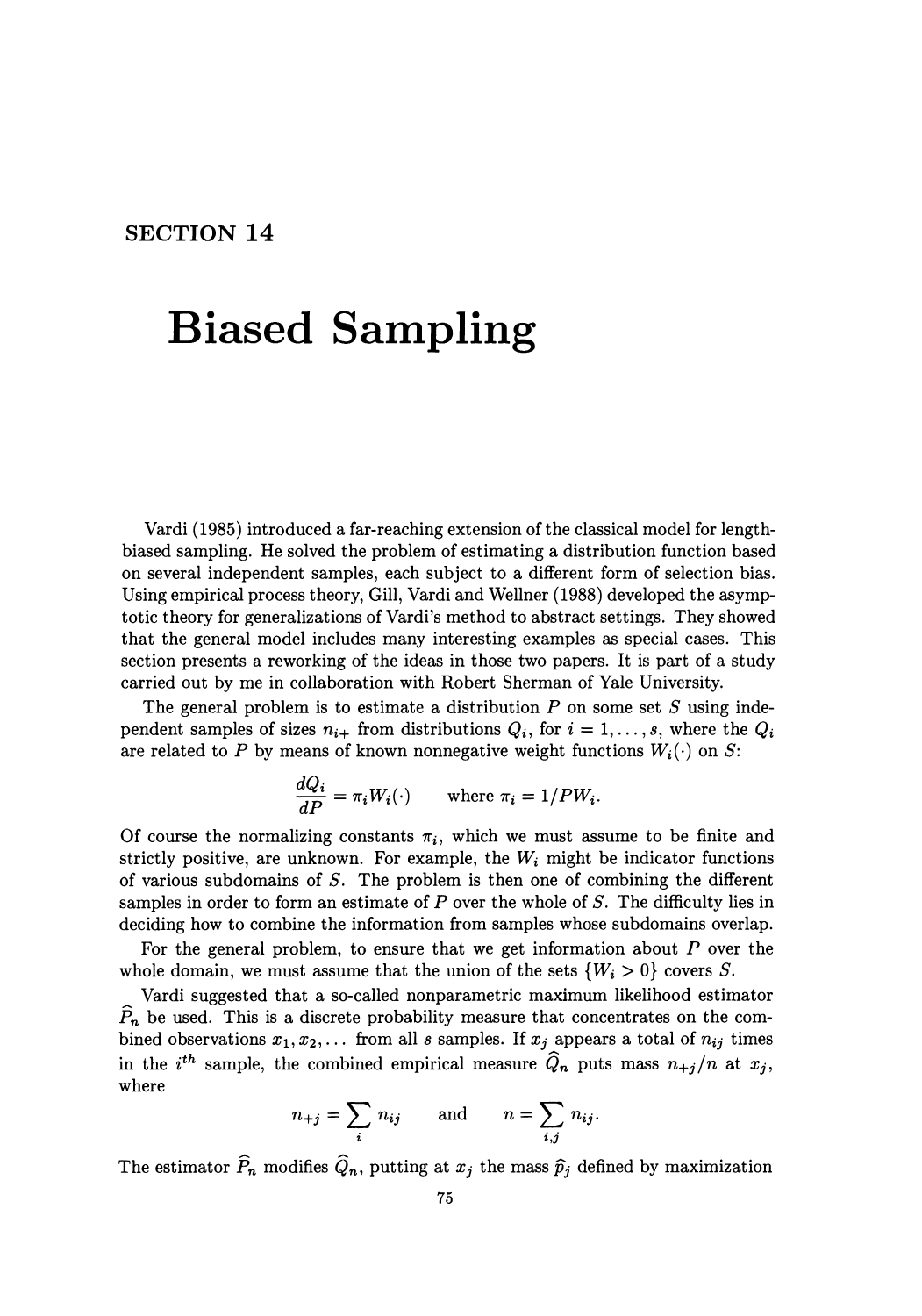of a pseudo log-likelihood function: maximize

$$
\sum_{i,j} n_{ij} \left[ \log p_j - \log \left( \sum_k W_i(x_k) p_k \right) \right],
$$

subject to the constraints

$$
p_j > 0
$$
 for each j, and  $\sum_j p_j = 1$ .

In this form the estimation problem involves parameters whose number increases with the sample sizes. The first part of the analysis will show how to transform the problem into an equivalent maximization involving only a fixed number of unknown parameters.

Simplify the notation by writing  $W_{ik}$  for  $W_i(x_k)$ . Reparametrize by substituting  $\exp(\beta_i)$  for  $p_i$ . Then we need to maximize the function

$$
L_n(\beta) = \sum_j n_{+j}\beta_j - \sum_i n_{i+} \log \left( \sum_k W_{ik} \exp(\beta_k) \right)
$$

over all real  $\{\beta_j\}$ , subject to the constraint

$$
\sum_j \exp(\beta_j) = 1.
$$

Let 1 denote a vector of ones. The criterion function  $L_n$  is constant along the lines  $\{\beta + t\mathbf{1} : t \in \mathbb{R}\}$ ; the constraint serves to locate a unique point on each such line.

Simple calculus shows that  $L_n$  is a concave function. Indeed, for each fixed  $\beta$ and  $\delta$  the function  $L_n(\beta + t\delta)$  has derivative

(14.1) 
$$
\sum_{j} n_{+j} \delta_j - \sum_{i} n_{i+} \left( \frac{\sum_{k} W_{ik} \delta_k \exp(\beta_k)}{\sum_{k} W_{ik} \exp(\beta_k)} \right) \quad \text{at } t = 0,
$$

and second derivative

$$
-\sum_{i,k} n_{i+} B_{ik} (\delta_k - \bar{\delta}_i)^2 \quad \text{at } t = 0,
$$

where

$$
B_{ik} = W_{ik} \exp(\beta_k) / \sum_j W_{ij} \exp(\beta_j)
$$

and  $\bar{\delta}_i$  is the weighted average

$$
\bar{\delta}_i = \sum_k B_{ik} \delta_k.
$$

Clearly the second derivative is always nonpositive; the function  $L_n$  is concave along every line. The second derivative can equal zero only if  $\delta_k$  is constant over each of the subsets

$$
K(i) = \{k : W_{ik} > 0\} \quad \text{for } i = 1, ..., s.
$$

Under mild connectedness assumptions about the regions  $\{W_i > 0\}$ , it can be shown (almost surely as the  $n_{i+}$  tend to infinity) that constancy over each  $K(i)$  forces  $\delta$  to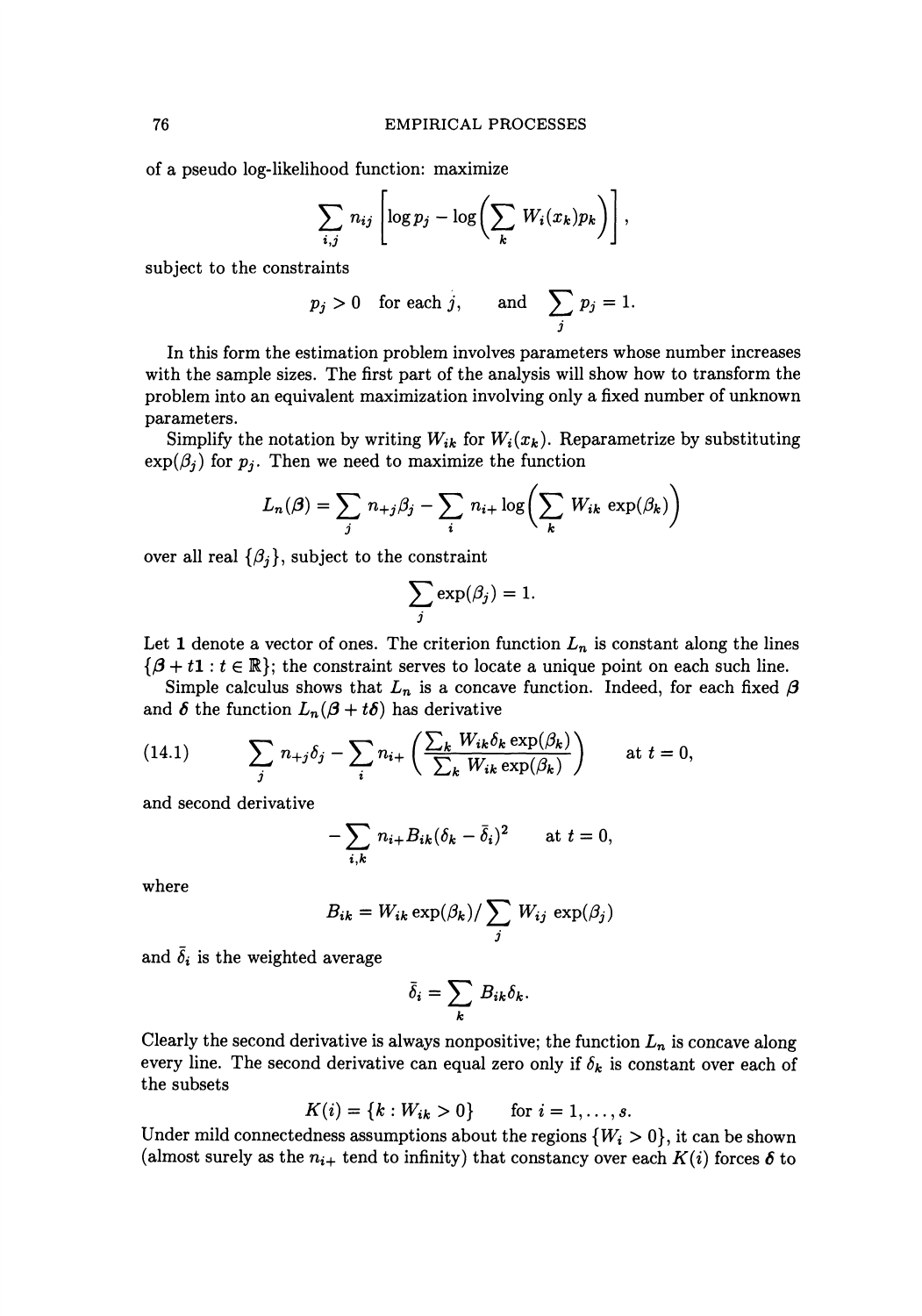be a multiple of 1. That is,  $L_n$  is strictly concave along all directions except the 1 direction. Moreover, the connectedness assumption also forces the derivative to be strictly negative for t large enough. It follows that the constrained maximization problem eventually has a unique solution  $\widehat{\beta}$ . (Clearly  $\widehat{\beta}$  depends on *n*, but I will omit the subscript *n* to avoid notational clutter.)

For a precise statement of the necessary connectedness property, see pages 1071- 1072 of Gillet al. (1988). Let us assume such a property to hold from now on.

**Transformation to an equivalent problem.** The function *Ln* must have all its directional derivatives equal to zero at its maximizing point. Putting  $\delta$  equal to a vector with  $\delta_j$  as its only nonzero component, we get from (14.1) that

(14.2) 
$$
\exp(\widehat{\beta}_j) = \frac{n_{+j}}{\sum_i (n_{i+}W_{ij}/\sum_k W_{ik} \exp(\widehat{\beta}_k))}
$$
 for each j.

Notice that the *s* linear combinations of the  $\exp(\widehat{\beta}_k)$  values on the right-hand side determine all the  $\hat{\beta}_1$  values. That is why we will be able to reduce the problem to one involving only *s* unknown parameters.

Introduce new parameters  $\alpha_1, \ldots, \alpha_s$ . Trivially, the constrained maximization of  $L_n$  is equivalent to the problem: maximize

$$
\sum_j n_{+j}\beta_j + \sum_i n_{i+}\alpha_i
$$

subject to the constraints

$$
\sum_{j} \exp(\beta_j) = 1,
$$
  
 
$$
\exp(-\alpha_i) = \sum_{j} W_{ij} \exp(\beta_j) \quad \text{for each } i.
$$

Equality (14.2) translates into a set of relations that the maximizing  $\hat{\alpha}$  and  $\hat{\beta}$  must satisfy; the maximization problem is unaffected if we add another constraint,

$$
\exp(\beta_j) = \frac{n_{+j}}{\sum_i n_{i+} W_{ij} \exp(\alpha_i)} \quad \text{for each } j,
$$

to the list. This allows us to eliminate the  $\{\beta_i\}$  from the problem altogether, leaving a constrained maximization over the  $\{\alpha_i\}$ : maximize

$$
\sum_i n_{i+} \alpha_i - \sum_j n_{+j} \log \biggl( \sum_k n_{k+} W_{kj} \exp(\alpha_k) \biggr),
$$

subject to the constraints

$$
\sum_{j} \frac{n_{+j}}{\sum_{i} n_{i+} W_{ij} \exp(\alpha_i)} = 1,
$$
  
\n
$$
\exp(-\alpha_i) = \sum_{j} \frac{W_{ij} n_{+j}}{\sum_{k} n_{k+} W_{kj} \exp(\alpha_k)} \quad \text{for each } i.
$$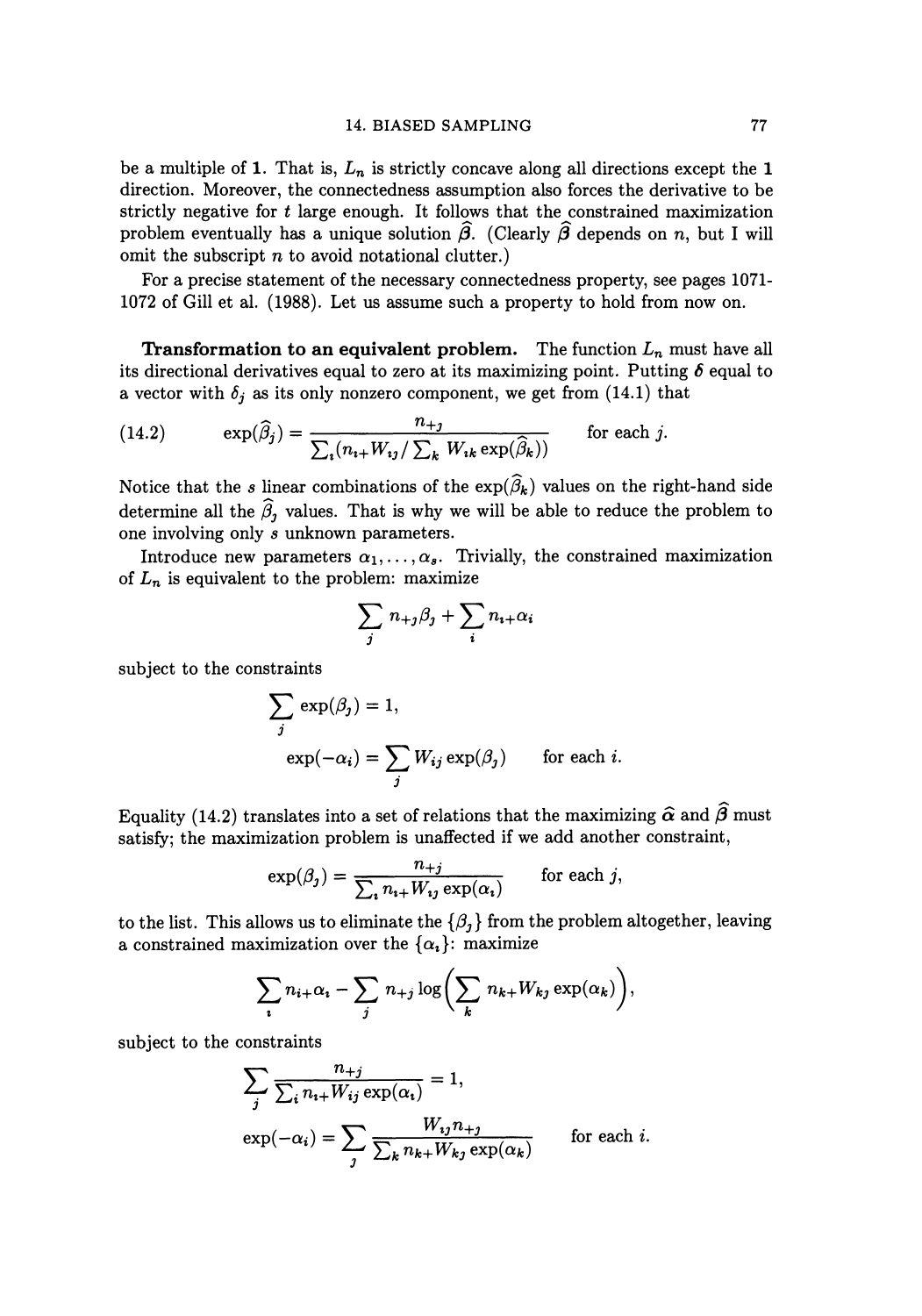Just as the addition of an extra constraint did not affect the previous maximization, so will the elimination of a constraint not affect this maximization. By marvellous good luck (What is going on here?) the last set of equations corresponds exactly to the requirement that the directional derivatives of the criterion function all equal zero at its global maximizing value  $\hat{\alpha}$ ; it can be discarded without changing the problem. The remaining constraint then serves only to locate a unique point along the lines of constancy of the criterion function.

The Vardi procedure takes a much neater form when expressed in empirical process notation. Write  $\lambda_{ni}$  for the proportion  $n_{i+}/n$  of observations that belong to the *i*<sup>th</sup> sample, and  $h_n(\cdot, \alpha)$  for the function  $\left(\sum_i \lambda_{ni} \exp(\alpha_i)W_i(\cdot)\right)^{-1}$ . Then the Vardi estimator is determined by: maximize

$$
M_n(\boldsymbol{\alpha}) = \lambda_n' \boldsymbol{\alpha} + \widehat{Q}_n \log h_n(\cdot, \boldsymbol{\alpha})
$$

subject to the constraint

$$
\widehat{Q}_n h_n(\cdot,\boldsymbol{\alpha})=1.
$$

Under the connectedness assumptions mentioned earlier, the function  $M_n$  is (almost surely, with increasing sample sizes) strictly concave along all directions except those parallel to **1,** along which it is constant. [Recycled notation.] The constraint locates the unique maximizing  $\hat{\alpha}$  along a line of constancy. The measure  $\hat{P}_n$  is determined by putting mass

$$
\widehat{p}_j = \exp(\widehat{\beta}_j) = \frac{n_{+j}}{n} h_n(x_j, \widehat{\alpha}) \quad \text{at } x_j.
$$

That is,  $\widehat{P}_n$  has density  $h_n(\cdot, \widehat{\alpha})$  with respect to the empirical measure  $\widehat{Q}_n$ .

**Heuristics.** The estimator  $\widehat{P}_n$  is partly parametric and partly nonparametric. The  $\hat{\alpha}$  is determined by a finite-dimensional, parametric maximization problem. It determines the density of  $\widehat{P}_n$  with respect to the nonparametric estimator  $\widehat{Q}_n$ . Limit theorems for  $\widehat{P}_n$  will follow from the parametric limit theory for  $\widehat{\alpha}$  and the nonparametric limit theory for  $\tilde{Q}_n$ .

To simplify the analysis let us assume that the proportions are well behaved, in the sense that  $\lambda_{ni} \to \lambda_i > 0$  as  $n \to \infty$ , for each i. This assumption could be relaxed. Let  $Q_{ni}$  denote the empirical measure for the  $i^{th}$  sample (mass  $n_{ij}/n_{i+}$  on each observation from  $Q_i$ ). We should then have

$$
\widehat{Q}_n = \sum_i \lambda_{ni} \widehat{Q}_{ni} \rightarrow \sum_i \lambda_i Q_i
$$

for some mode of convergence. Call the limit measure  $Q$ . For each integrable function  $f$ ,

$$
Qf = \sum_i \pi_i \lambda_i P(fW_i);
$$

the measure *Q* has density  $G(\cdot) = \sum_i \pi_i \lambda_i W_i(\cdot)$  with respect to *P*. The function  $h_n(\cdot, \alpha)$  converges pointwise to

$$
h(\cdot,\boldsymbol{\alpha})=\bigg(\sum_{i}\lambda_{i}\exp(\alpha_{i})W_{i}(\cdot)\bigg)^{-1}.
$$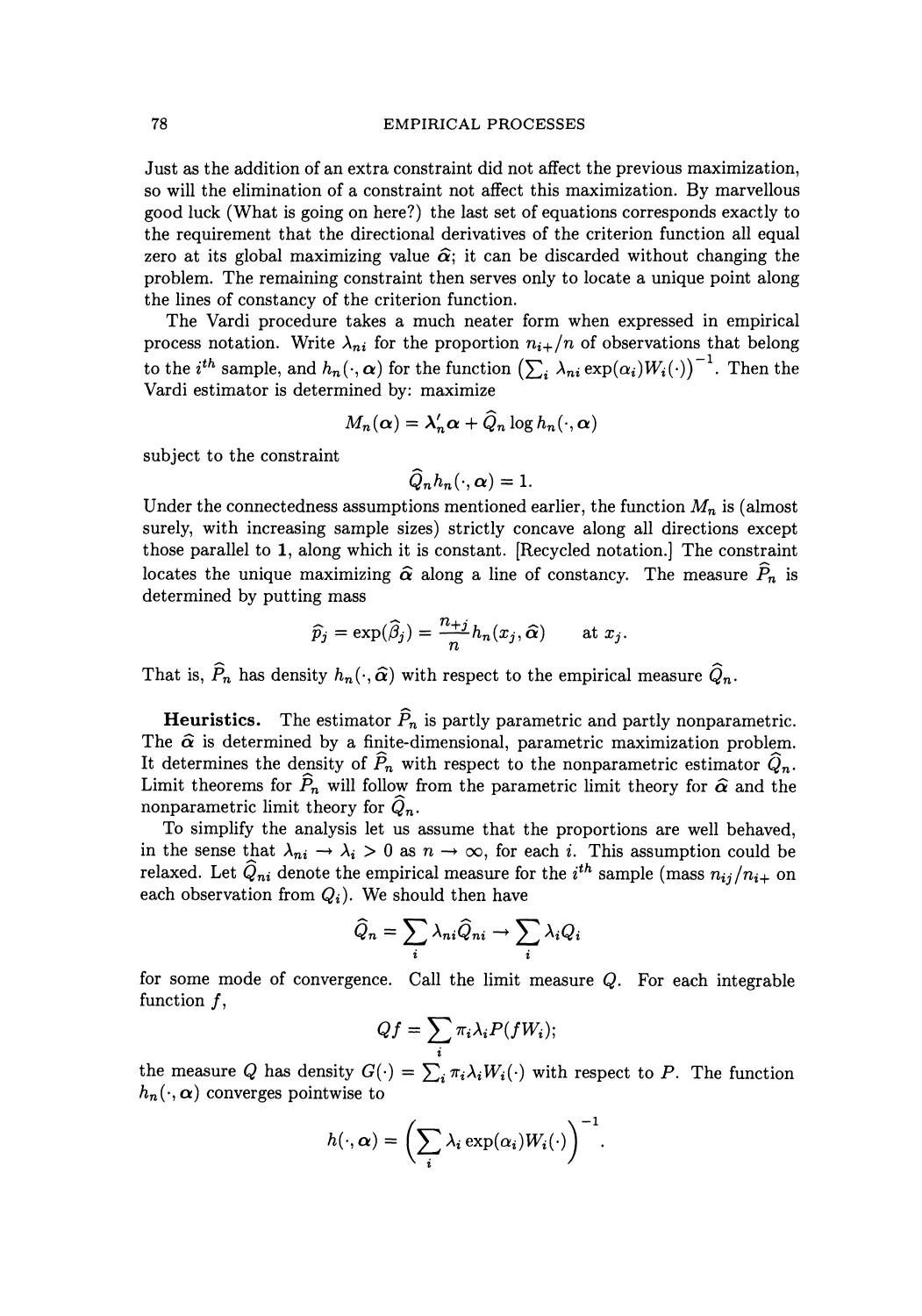Notice that  $G(\cdot) = 1/h(\cdot, \alpha^*)$ , where  $\alpha^*$  is determined by

$$
\exp(\alpha_i^*) = \pi_i \quad \text{for } i = 1, \dots, s.
$$

It would seem reasonable that the limiting behavior of  $\hat{\alpha}$  should be obtained by solving the limiting form of the constrained maximization problem. That is,  $\hat{\alpha}$ should converge to the  $\alpha$  that maximizes

$$
M(\boldsymbol{\alpha}) = \boldsymbol{\lambda}' \boldsymbol{\alpha} + Q \log [G(\cdot) h(\cdot, \boldsymbol{\alpha})],
$$

subject to the constraint

 $Oh(\cdot, \alpha) = 1.$ 

The extra factor G contributes a centering of the log term; each product  $G(\cdot)h(\cdot,\alpha)$ is bounded away from zero and infinity. This ensures that  $M(\alpha)$  is well defined for every  $\alpha$ , without affecting the location of the maximizing value.

Calculation of first and second directional derivatives, in much the same way as before, shows that  $M$  is concave. The connectedness assumption implies strict concavity, except along the 1 direction, along which it is constant. Modulo 1, it has a unique maximizing value, determined by setting all the partial derivatives

$$
\frac{\partial M}{\partial \alpha_i} = \lambda_i - Q \left( \frac{\lambda_i \exp(\alpha_i) W_i}{\sum_k \lambda_k \exp(\alpha_k) W_k} \right)
$$
  
=  $\lambda_i - \lambda_i \exp(\alpha_i) P(W_i G h(\cdot, \alpha))$ 

to zero. Since  $1/G(\cdot) = h(\cdot, \alpha^*)$ , these derivatives are zero at  $\alpha = \alpha^*$ , and the constraint is satisfied:

$$
Qh(\cdot, \boldsymbol{\alpha}^*)=P(G/G)=1.
$$

It follows that  $\alpha^*$  uniquely solves the limiting constrained maximization problem.

If  $\hat{\alpha}$  does converge to  $\alpha^*$  then the density  $h_n(\cdot, \hat{\alpha})$  of  $\hat{P}_n$  with respect to  $\hat{Q}_n$  will converge pointwise to  $h(\cdot, \alpha^*) = 1/G(\cdot)$ . For a fixed integrable f we should then have

$$
\widehat{P}_n f = \widehat{Q}_n(f(\cdot)h(\cdot,\widehat{\alpha})) \approx Q(f/G) = Pf.
$$

A precise formulation of these heuristic approximations will establish a central limit theorem for  $\widehat{P}_n$  as an estimator for *P*.

**Asymptotic behavior of**  $\hat{\alpha}$ **.** Decompose  $\hat{\alpha}$  into a sum  $\alpha^* + \hat{\delta}/\sqrt{n} + \hat{\epsilon}1$ , where the random vector  $\widehat{\delta}$  lies in the subspace  $\mathcal D$  of vectors in  $\mathbb R^s$  that are orthogonal to 1. Constancy of  $M_n$  along the 1 directions lets us ignore the  $\hat{\epsilon}$  in the maximization; the vector  $\hat{\delta}$  maximizes the concave function

$$
H_n(\boldsymbol{\delta}) = n \left( M_n(\boldsymbol{\alpha^*} + \boldsymbol{\delta}/\sqrt{n}) - M_n(\boldsymbol{\alpha^*}) \right)
$$

over  $\delta$  in  $\mathcal{D}$ . The constraint may be written as

(14.3) 
$$
\exp(\widehat{\epsilon}) = \widehat{Q}_n h_n(\cdot, \alpha^* + \widehat{\delta}/\sqrt{n}).
$$

Equivalently, for each integrable  $f$ ,

(14.4) 
$$
\widehat{P}_n f = \frac{\widehat{Q}_n f h_n(\cdot, \alpha^* + \widehat{\delta}/\sqrt{n})}{\widehat{Q}_n h_n(\cdot, \alpha^* + \widehat{\delta}/\sqrt{n})}.
$$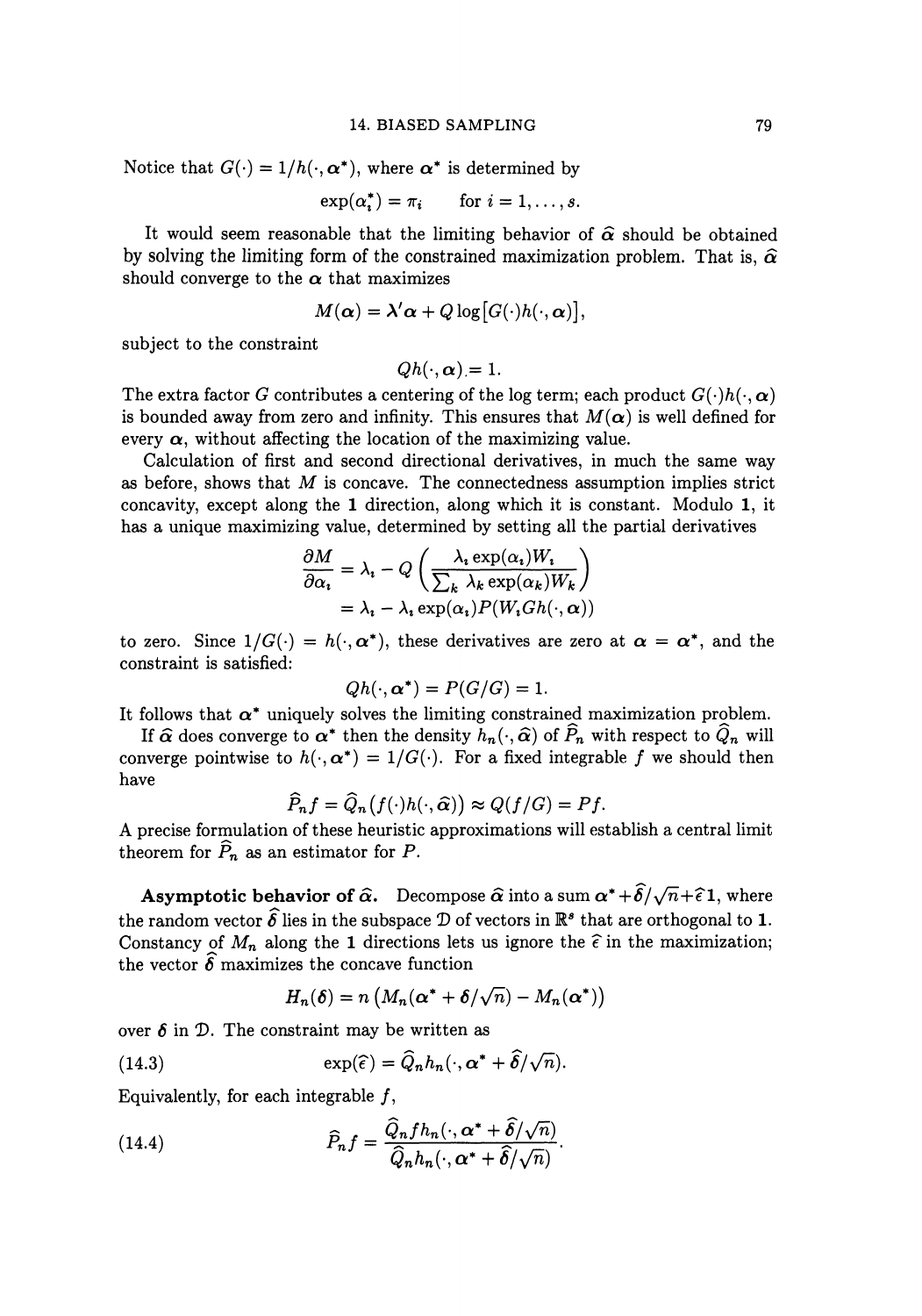## 80 EMPIRICAL PROCESSES

The denominator has the interpretation of a normalization factor needed to make  $\hat{P}_n$  a probability measure.

The asymptotic behavior of  $\hat{\delta}$  will be controlled by a quadratic approximation to  $H_n$ . To develop the approximation we decompose the empirical measures into deterministic parts (for which Taylor expansion to quadratic terms is appropriate) plus smaller perturbations due to the empirical processes. Define

$$
\nu_{ni} = \sqrt{n_{i+}}(\widehat{Q}_{ni} - Q_i) \quad \text{for } i = 1, ..., s,
$$
  

$$
\nu_n = \sqrt{n}(\widehat{Q}_n - \mathbb{P}\widehat{Q}_n) = \sum_i \sqrt{\lambda_{ni}} \nu_{ni}.
$$

Here  $\mathbb{P}\widehat{Q}_n$  represents the measure  $\sum_i \lambda_{ni} Q_i$ , which has density

$$
G_n(\cdot) = \sum_i \pi_i \lambda_{ni} W_i(\cdot) = 1/h_n(\cdot, \alpha^*)
$$

with respect to  $P$ . For each  $f$  we have a decomposition

(14.5) 
$$
\widehat{Q}_n f = P(G_n f) + \frac{1}{\sqrt{n}} \nu_n f.
$$

If  $P(Gf^2) < \infty$ , the random component has an asymptotic normal distribution,

(14.6) 
$$
\nu_n f = \sum_i \sqrt{\lambda_{ni}} \nu_{ni} f \rightsquigarrow N(0, \sigma^2(f)),
$$

where

$$
\sigma^{2}(f) = \sum_{i} \lambda_{i} (Q_{i}f^{2} - (Q_{i}f)^{2}) = P(Gf^{2}) - \sum_{i} \lambda_{i} \pi_{i}^{2} (PW_{i}f)^{2}.
$$

A similar multivariate central limit theorem would hold for each vector-valued function **f** with  $P(G|\mathbf{f}|^2)$  finite.

Substituting for  $\hat{Q}_n$  in the definition of  $M_n$ , using (14.5), we get

(14.7) 
$$
H_n(\delta) = \left[ \sqrt{n} \lambda_n' \delta + n P G_n \log \left( G_n h_n(\cdot, \alpha^* + \delta / \sqrt{n}) \right) \right] + \sqrt{n} \nu_n \log \left( G_n h_n(\cdot, \alpha^* + \delta / \sqrt{n}) \right)
$$

Fix  $\delta$ . Calculation of first and second derivatives, in much the same way as for  $L_n$ , shows that the deterministic contribution (the first term on the right-hand side) is of the form  $-\frac{1}{2}\delta'V\delta + o(1)$  as  $n \to \infty$ , where *V* equals diag( $\lambda_i$ ) minus the  $s \times s$  matrix whose  $(i, j)^{th}$  element is  $\pi_i \pi_j \lambda_i \lambda_j P(W_i W_j / G)$ . Of course  $V1 = 0$ , but the connectedness assumption ensures that  $V$  acts as a positive definite linear transformation on the subspace  $\mathcal{D}$ .

The term linear in  $\delta$  is contributed by the random perturbation (the second term on the right-hand side of (14.7)). Again a Taylor expansion gives

$$
\log\big(G_n h_n(\cdot,\boldsymbol{\alpha^*}+\boldsymbol{\delta}/\sqrt{n})\big)=\frac{1}{\sqrt{n}}\boldsymbol{\delta}'\mathbf{D}_n(\cdot)+\rho_n(\cdot),
$$

where  $D_n$  is an  $s \times 1$  vector of uniformly bounded functions,

$$
D_{ni}(\cdot) = \frac{\pi_i \lambda_{ni} W_i(\cdot)}{G_n(\cdot)},
$$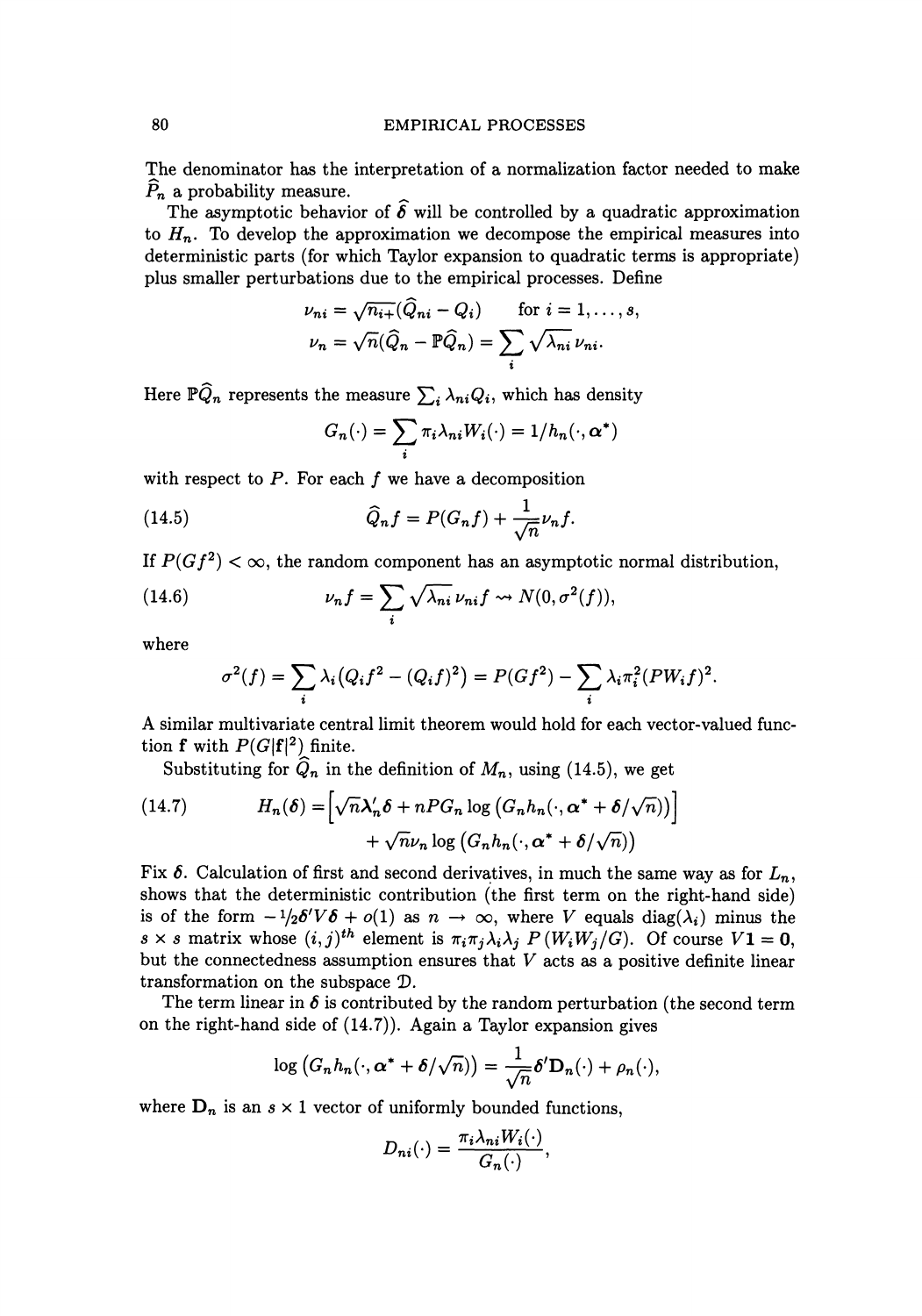and  $\rho_n$  is a remainder function less than  $|\delta|^2/n$  in absolute value. For fixed  $\delta$ , the contribution to  $H_n(\delta)$  from  $\rho_n$  converges in probability to zero, because

$$
\operatorname{var}(\nu_n \rho_n) = \operatorname{var}\left(\sum_i \sqrt{\lambda_{ni}} \nu_{ni} \rho_n\right)
$$
  

$$
\leq \sum_i \lambda_{ni} Q_i(\rho_n^2)
$$
  

$$
\leq |\delta|^4/n^2.
$$

The remainder term  $\sqrt{n}\nu_n\rho_n$  is actually of order  $O_p(1/\sqrt{n})$ .

Collecting together these contributions to  $H_n$  we get, for each fixed  $\delta$ ,

$$
H_n(\delta) - \delta' \nu_n \mathbf{D}_n \to -\frac{1}{2} \delta' V \delta \quad \text{in probability.}
$$

The stochastic process on the left-hand side is concave in  $\delta$ . A simple modification (see Section 6 of Pollard 1990, for example) of a standard result from convex analysis (Theorem 10.8 of Rockafellar 1970) shows that such convergence automatically holds in a stronger sense:

(14.8) 
$$
H_n(\delta) = \delta' \nu_n \mathbf{D}_n - \frac{1}{2} \delta' V \delta + o_p(1) \quad \text{uniformly on compacta.}
$$

The  $o_p(1)$  term is a random function of  $\delta$  and  $n$  whose supremum over bounded sets of  $\delta$  converges in probability to zero.

Singularity of  $V$  slightly complicates the argument leading from  $(14.8)$  to an asymptotic expression for  $\widehat{\delta}$ . A reparametrization will solve the problem. Let J be an  $s \times (s-1)$  matrix whose columns span D. Then for  $\theta$  ranging over  $\mathbb{R}^{s-1}$ ,

$$
H_n(J\theta) = \theta' J' \nu_n \mathbf{D}_n - \frac{1}{2} \theta' J' V J\theta + o_p(1) \quad \text{uniformly on compacta.}
$$

The  $(s-1) \times (s-1)$  matrix  $J'VJ$  is nonsingular. A small concavity argument (as in Pollard 1990) shows that the  $\widehat{\theta}$  that maximizes  $H_n(J\theta)$  over  $\mathbb{R}^{s-1}$  must lie close to the value that maximizes the quadratic approximation, that is,

$$
\widehat{\theta} = (J'VJ)^{-1}J'\nu_n\mathbf{D}_n + o_p(1).
$$

Hence

(14.9) 
$$
\hat{\delta} = J(J'VJ)^{-1}J'\nu_n \mathbf{D}_n + o_p(1).
$$

Let us denote by  $V^-$  the matrix multiplying  $\nu_n \mathbf{D}_n$ ; it is a generalized inverse of V.

For each *i*, the functions  $D_{ni}$  converge uniformly to

$$
D_i(\cdot) = \frac{\pi_i \lambda_i W_i(\cdot)}{G(\cdot)}.
$$

This allows us to invoke a multivariate analogue of (14.6) to show that

(14.10) 
$$
\nu_n \mathbf{D}_n = \nu_n \mathbf{D} + o_p(1) \rightsquigarrow N\Big(\mathbf{0}, P(G\mathbf{D}\mathbf{D}') - \sum_i \lambda_i (Q_i \mathbf{D}) (Q_i \mathbf{D})'\Big).
$$

It follows that  $\hat{\delta}$  also has an asymptotic normal distribution.

It is possible to solve (14.3) to get a similar asymptotic expression for  $\hat{\epsilon}$ , and hence for  $\hat{\alpha}$ . That would lead to an asymptotic normal distribution for  $\sqrt{n}(\hat{\alpha}-\alpha^*)$ . Such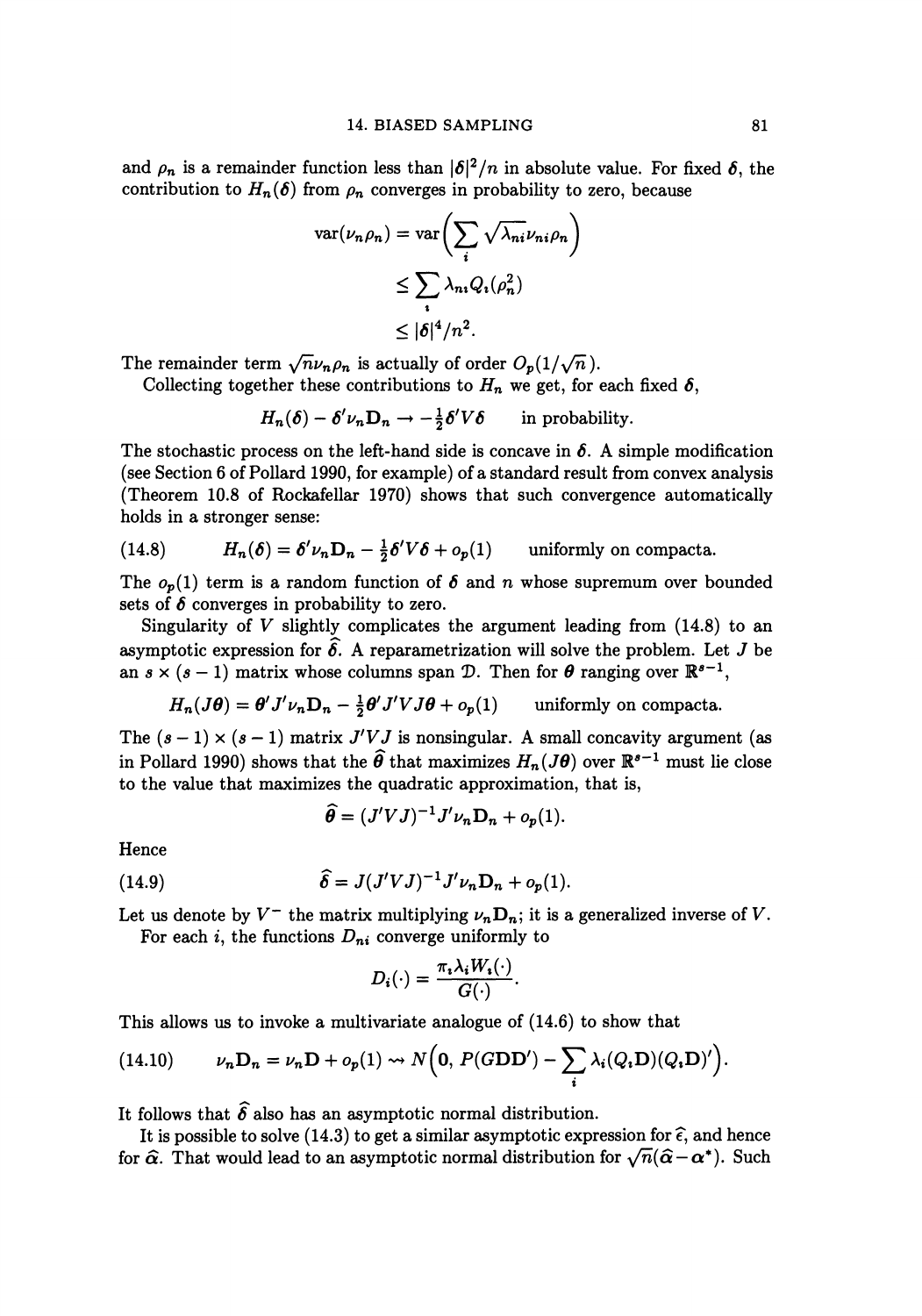## 82 EMPIRICAL PROCESSES

a calculation will be implicit in the next stage of the argument, which will apply the so-called delta method to (14.4) to derive a central limit theorem for  $P_n$ .

**Asymptotic behavior of**  $\widehat{P}_n$ **.** Yet another Taylor expansion gives an approximation that lets us capture the effect of  $\widehat{\delta}$  on  $\widehat{P}_n f$ .

$$
h_n(x, \alpha^* + \delta/\sqrt{n}) = \frac{1}{G_n(x)} - \frac{\delta' D_n(x)}{\sqrt{n} G_n(x)} + \frac{|\delta|^2}{n G_n} R_n(x, \delta).
$$

The remainder function  $R_n$  is uniformly bounded on compact sets of  $\delta$ , in the sense that for each compact K there is a constant  $C_K$  such that

$$
|R_n(x,\delta)| \leq C_K \qquad \text{for all } x, \text{ all } n, \text{ all } \delta \text{ in } K.
$$

If  $f$  is  $P$ -integrable, the contribution from the remainder term can be ignored because

(14.11) 
$$
\frac{|\delta|^2}{n} \mathbb{P}\widehat{Q}_n \left| \frac{fR_n}{G_n} \right| \leq \frac{|\delta|^2}{n} P|fR_n| \leq C_K \frac{|\delta|^2}{n} P|f|.
$$

Since  $|\hat{\delta}| = O_p(1)$ , the remainder terms will contribute only a  $O_p(1/n)$  to  $\hat{P}_n f$ . From (14.5), the leading term in the Taylor expansion contributes

(14.12) 
$$
\widehat{Q}_n(f/G_n) = Pf + \frac{1}{\sqrt{n}} \nu_n(f/G_n),
$$

which, by (14.6), is asymptotically normal if  $P(f^2/G) < \infty$ .

The linear term contributes

$$
-\frac{1}{\sqrt{n}}\widehat{\delta}'\Big(P(f\mathbf{D}_n)+\frac{1}{\sqrt{n}}\nu_n(f\mathbf{D}_n/G_n)\Big).
$$

The  $\nu_n$  part can be absorbed into the  $O_p(1/n)$  term if  $P(f^2/G) < \infty$ , because

(14.13) 
$$
\operatorname{var} \nu_n(fD_{nj}/G_n) \le \operatorname{const} \sum_i \lambda_{ni} Q_i(f^2/G_n^2) < \operatorname{const} P(f^2/G).
$$

If  $P(1/G) < \infty$ , similar approximations are valid for the denominator in (14.4). Consequently, if both  $P(1/G) < \infty$  and  $P(f^2/G) < \infty$  (which also takes care of ?-integrability of *f),* 

$$
\widehat{P}_n f = \frac{Pf + \left(\nu_n(f/G_n) - \widehat{\delta}'P(f\mathbf{D}_n)\right)/\sqrt{n} + o_p(1/\sqrt{n})}{1 + \left(\nu_n(1/G_n) - \widehat{\delta}'P\mathbf{D}_n\right)/\sqrt{n} + o_p(1/\sqrt{n})}.
$$

The right-hand side simplifies to

$$
Pf + \frac{1}{\sqrt{n}} \Big( \big(\nu_n(f/G_n) - Pf \nu_n(1/G_n) \big) - \widehat{\delta}' \big( P(f\mathbf{D}_n) - Pf \, P\mathbf{D}_n \big) \Big)
$$

plus terms of order  $o_p(1/\sqrt{n})$ . The coefficient of the linear term in  $\hat{\delta}$  might be thought of as a covariance. Substituting from (14.9) for  $\hat{\delta}$ , then consolidating the lower-order terms, we get

(14.14) 
$$
\sqrt{n}(\widehat{P}_n f - Pf) = \nu_n \left( \text{cov}_P(\mathbf{D}, f)' V^- \mathbf{D} + f/G_n - (Pf)/G_n \right) + o_p(1).
$$